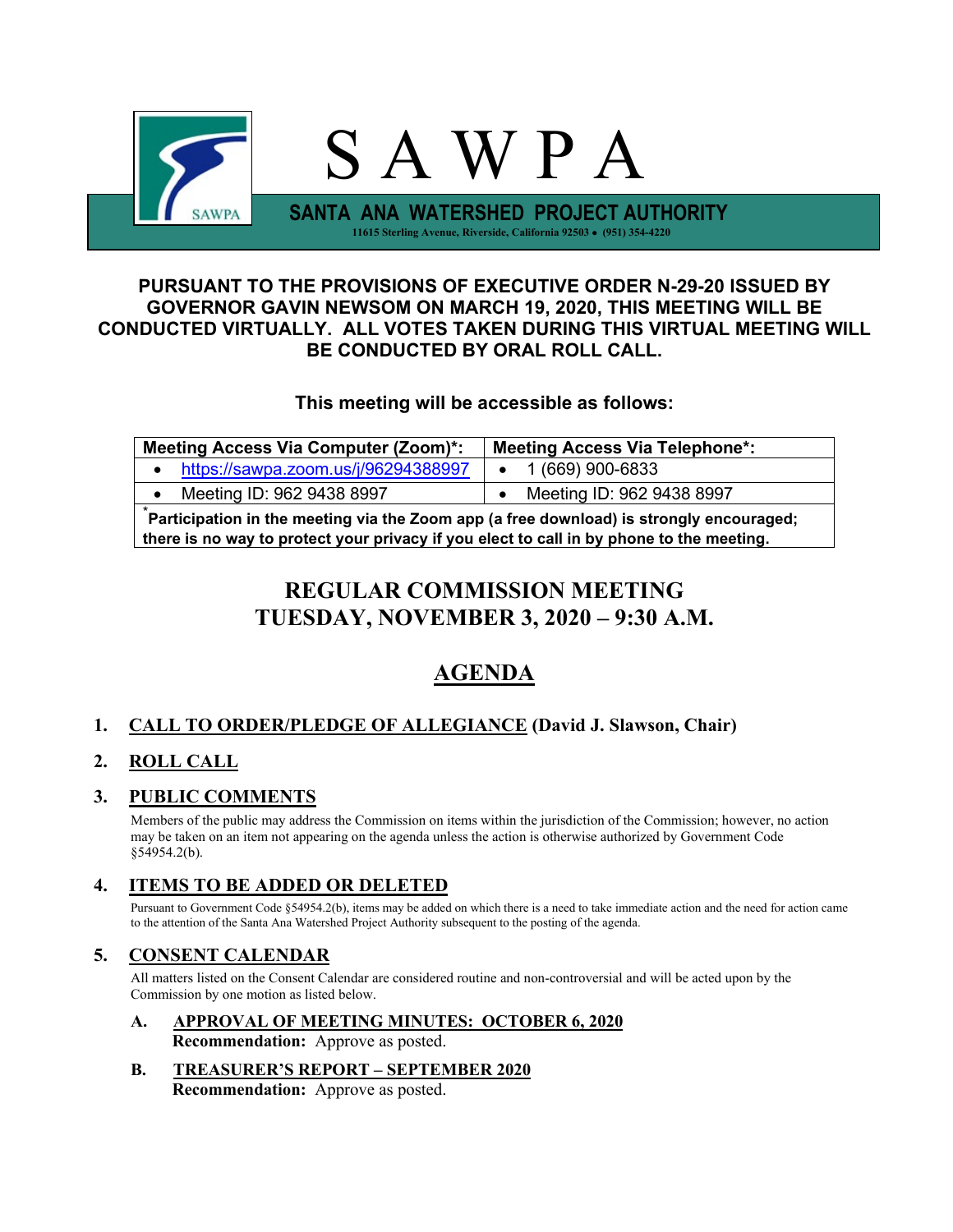#### **6. NEW BUSINESS**

- **A. SUMMARY OF SAWPA INSURANCE PROVIDERS & COVERAGE (CM#2020.69) Presenter:** Karen Williams **Recommendation:** Receive and file.
- **B. ASSESSING HOMELESSNESS IMPACTS ON WATER QUALITY, RIPARIAN AND AQUATIC HABITAT IN UPPER SANTA ANA RIVER WATERSHED | MONITORING PROGRAM PHASE 1A (CM#2020.68) [This item is subject to the provisions of Project Agreement 25] Presenter:** Mark Norton **Recommendation:** Support inclusion of initial Phase 1A Monitoring Program to Assess Homelessness Impact on Water Quality in the Upper Santa Ana River Watershed estimated to cost \$88,800 in the future SAWPA FY 2021-2022 Budget, subject to local match commitments.
- **C. ADOPT RESOLUTION NO. 2020-08 | AMEND RETENTION AND DESTRUCTION OF AGENCY RECORDS POLICY (CM#2020.70) Presenter:** Rich Haller

**Recommendation:** Adopt Resolution No. 2020-08 amending the Retention and Destruction of Agency Records Policy.

- **7. INFORMATIONAL REPORTS Recommendation:** Receive for information.
	- **A. CASH TRANSACTIONS REPORT – AUGUST 2020 Presenter:** Karen Williams
	- **B. INTER-FUND BORROWING – AUGUST 2020 (CM#2020.66) Presenter:** Karen Williams
	- **C. PERFORMANCE INDICATORS/FINANCIAL REPORTING – AUGUST 2020 (CM#2020.67) Presenter:** Karen Williams
	- **D. PROJECT AGREEMENT 25 – OWOW FUND – FINANCIAL REPORT, JULY 2020 Presenter:** Karen Williams
	- **E. PROJECT AGREEMENT 25 – OWOW FUND – FINANCIAL REPORT, AUGUST 2020 Presenter:** Karen Williams
	- **F. PROJECT AGREEMENT 26 – ROUNDTABLE FUND – FINANCIAL REPORT, JULY 2020 Presenter:** Karen Williams
	- **G. PROJECT AGREEMENT 26 – ROUNDTABLE FUND – FINANCIAL REPORT, AUGUST 2020 Presenter:** Karen Williams
	- **H. OWOW QUARTERLY STATUS REPORT: JULY 1, 2020 – SEPTEMBER 30, 2020 Presenter:** Mark Norton
	- **I. ROUNDTABLES QUARTERLY STATUS REPORT: JULY 1, 2020 – SEPTEMBER 30, 2020 Presenter:** Mark Norton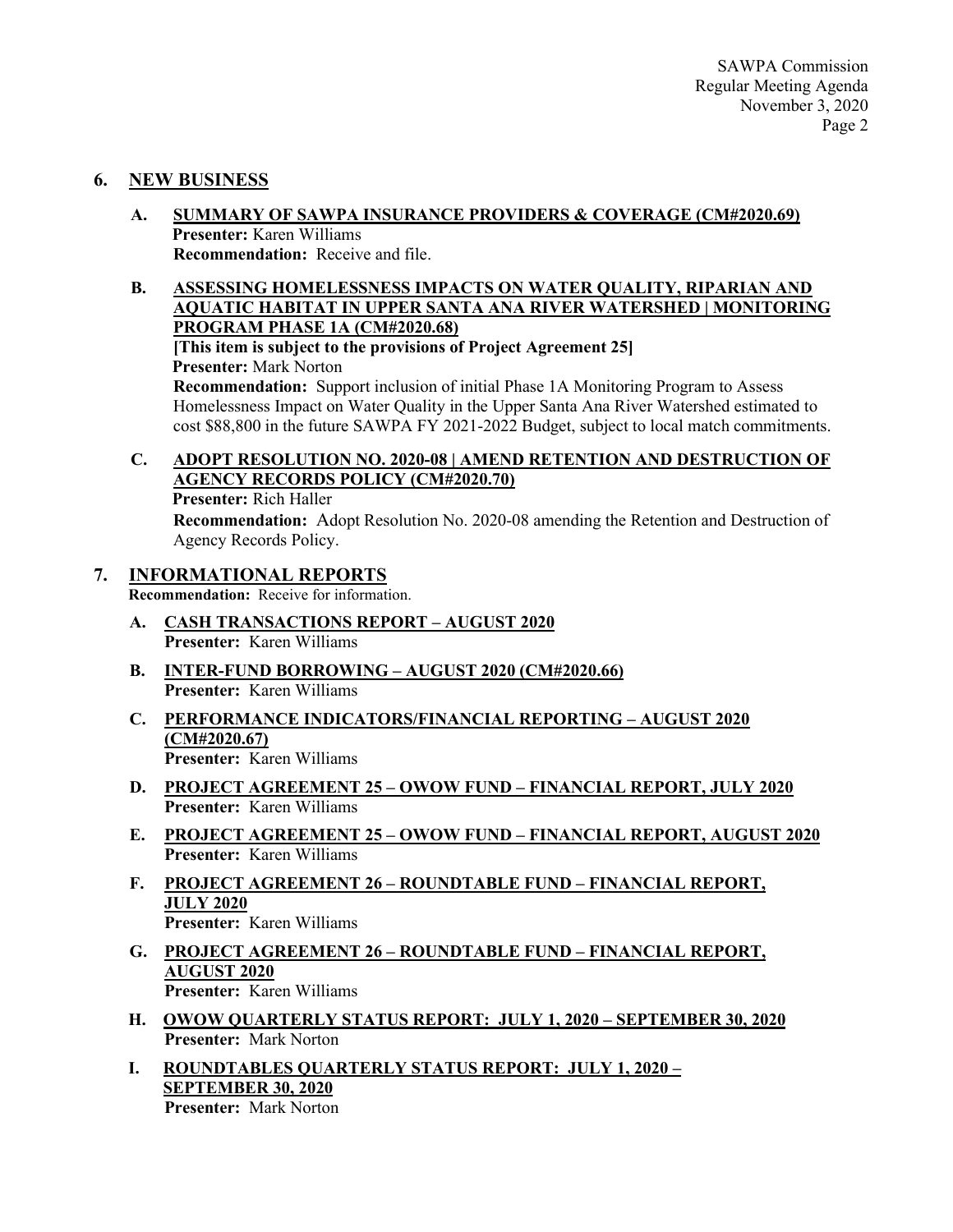SAWPA Commission Regular Meeting Agenda November 3, 2020 Page 3

#### **J. GENERAL MANAGER REPORT**

- **K. STATE LEGISLATIVE REPORT Presenter:** Rich Haller
- **L. CHAIR'S COMMENTS/REPORT**
- **M. COMMISSIONERS' COMMENTS**

#### **N. COMMISSIONERS' REQUEST FOR FUTURE AGENDA ITEMS**

#### **8. CLOSED SESSION**

There were no Closed Session items anticipated at the time of the posting of this agenda.

#### **9. ADJOURNMENT**

Americans with Disabilities Act: If you require any special disability related accommodations to participate in this meeting, call (951) 354-4220 or email kberry@sawpa.org. 48-hour notification prior to the meeting will enable staff to make reasonable arrangements to ensure accessibility for this meeting. Requests should specify the nature of the disability and the type of accommodation requested.

Materials related to an item on this agenda submitted to the Commission after distribution of the agenda packet are available for public inspection during normal business hours at the SAWPA office, 11615 Sterling Avenue, Riverside, and available at www.sawpa.org, subject to staff's ability to post documents prior to the meeting.

#### **Declaration of Posting**

I, Kelly Berry, Clerk of the Board of the Santa Ana Watershed Project Authority declare that on October 29, 2020, a copy of this agenda has been uploaded to the SAWPA website at [www.sawpa.org](http://www.sawpa.org/) and posted at the SAWPA office, 11615 Sterling Avenue, Riverside, California.

/s/

\_\_\_\_\_\_\_\_\_\_\_\_\_\_\_\_\_\_\_\_\_\_\_\_\_\_\_\_\_\_\_\_\_\_\_\_\_\_\_ Kelly Berry, CMC

#### **2020 SAWPA Commission Meetings/Events**

First and Third Tuesday of the Month

(NOTE: Unless otherwise noticed, all Commission Workshops/Meetings begin at **9:30 a.m.** and are held at SAWPA.)

| <b>January</b>                                    |                                   | February        |                                                   |
|---------------------------------------------------|-----------------------------------|-----------------|---------------------------------------------------|
| 1/7/20                                            | Commission Workshop [cancelled]   | 2/4/20          | <b>Commission Workshop</b>                        |
| 1/21/20                                           | <b>Regular Commission Meeting</b> | 2/18/20         | <b>Regular Commission Meeting</b>                 |
| March                                             |                                   | April           |                                                   |
| 3/3/20                                            | <b>Commission Workshop</b>        | 4/7/20          | <b>Commission Workshop</b>                        |
| 3/17/20                                           | <b>Regular Commission Meeting</b> | 4/21/20         | <b>Regular Commission Meeting</b>                 |
| May                                               |                                   | June            |                                                   |
| 5/5/20                                            | <b>Commission Workshop</b>        | 6/2/20          | Commission Workshop [cancelled]                   |
| 5/19/20                                           | <b>Regular Commission Meeting</b> | 6/16/20         | <b>Regular Commission Meeting</b>                 |
| July                                              |                                   | August          |                                                   |
| 7/7/20                                            | <b>Commission Workshop</b>        | 8/4/20          | Commission Workshop [cancelled]                   |
| 7/21/20                                           | <b>Regular Commission Meeting</b> | 8/18/20         | Regular Commission Meeting [cancelled]            |
| $7/28 - 7/31/20$ ACWA Spring Conference, Monterey |                                   |                 |                                                   |
| September                                         |                                   | October         |                                                   |
| 9/1/20                                            | <b>Commission Workshop</b>        | 10/6/20         | <b>Commission Workshop</b>                        |
| 9/15/20                                           | <b>Regular Commission Meeting</b> | 10/20/20        | Regular Commission Meeting [cancelled]            |
| <b>November</b>                                   |                                   | <b>December</b> |                                                   |
| 11/3/20                                           | Commission Workshop               | 12/1/20         | Commission Workshop                               |
| 11/17/20                                          | <b>Regular Commission Meeting</b> |                 | 12/1 - 12/4/20 ACWA Fall Conference, Indian Wells |
|                                                   |                                   | 12/15/20        | <b>Regular Commission Meeting</b>                 |